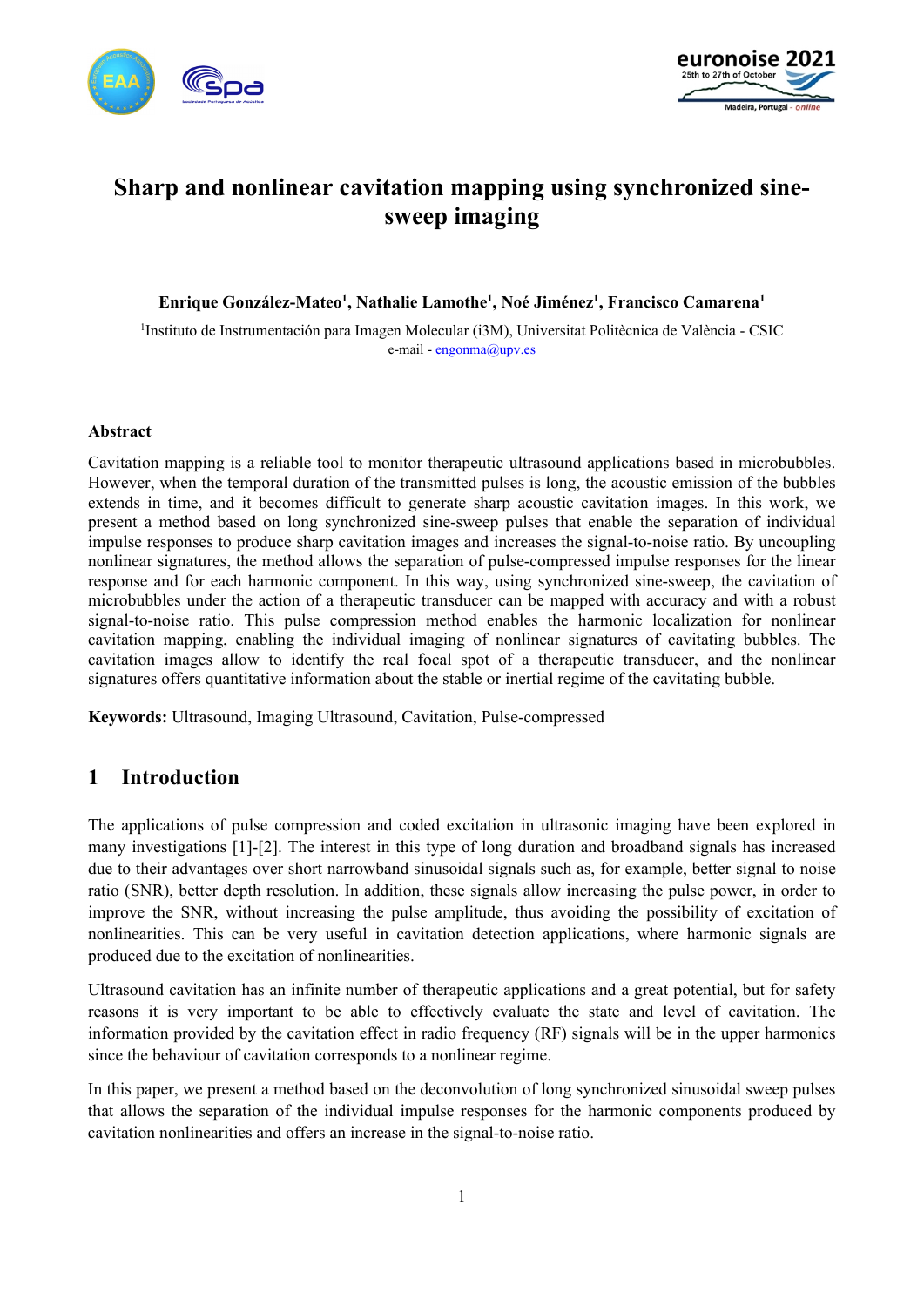

### **2 Methods**

A focused therapeutic transducer (64-mm OD, 31.7-mm ID, 64-mm ROC) transmitting a plane wave signal is simulated. Then, using a simulated 5 MHz, 64-element transducer, the signals received after transmission are detected using a synchronized sine-sweep coded excitation (2.1 to 4.5 MHz, 0.5-MPa PNP) with the following expression [3],

$$
x(t) = \sin\left[2\pi f_1 L \exp\left(\frac{t}{L}\right)\right]
$$
 (1)

where *L* is the frequency increase factor,

$$
L = \frac{T}{\ln\left(\frac{f_2}{f_1}\right)}\tag{2}
$$

and where  $f_1$  and  $f_2$  are the initial and final frequencies of the sinusoidal sweep and T is the pulse duration.

On the other hand, the scattering of a bubble oscillating in water is simulated using the Rayleigh-Plesset model [4]. The bubble is placed in the focal zone of the therapeutic transducer.

After receiving the scatter signal, the frequency deconvolution of the synchronized sine-sweep is performed to calculate the impulse response, knowing that the spectrum of the transmitted signal is given by [3],

$$
\tilde{X}(f) = 2\sqrt{\frac{f}{L}} \exp\left[-j2\pi fL\left(1 - \ln\left(\frac{f}{f_1}\right)\right) + j\frac{\pi}{4}\right]
$$
\n(3)

After deconvolution it is possible to separate the impulse response from the received harmonics by means of a time shift  $\Delta t_n = L \ln(n)$ , where it corresponds to the harmonic number. This gives us the possibility to focus on higher harmonics as well as sub-harmonics (see [Figure 1\)](#page-1-0).



<span id="page-1-0"></span>Figure 1 – Emission of a synchronized sine-sweep pulse, second harmonic response and subharmonic response. (b) Deconvolved signal where due to the synchronization integer and subharmonic components are separated.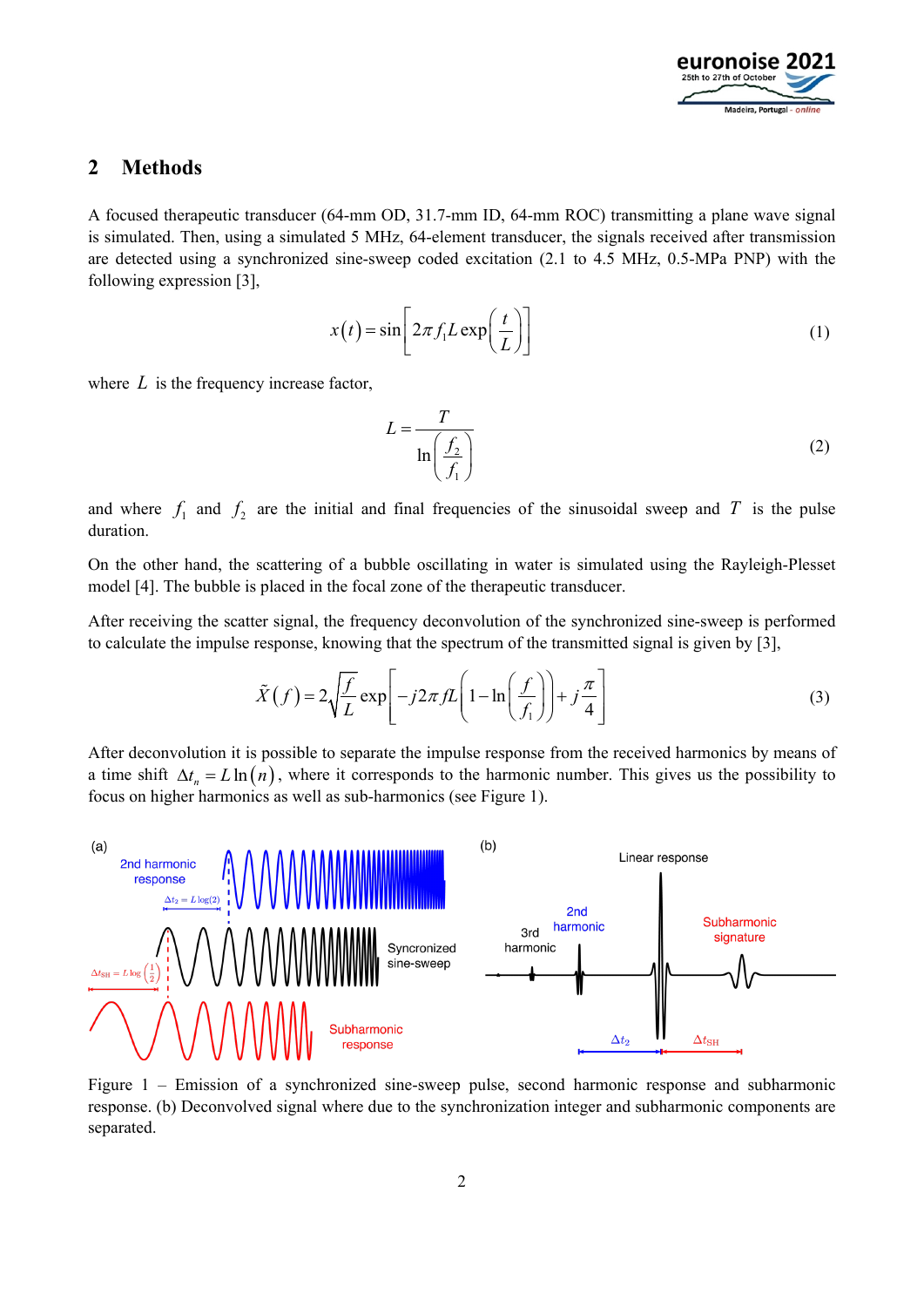

After deconvolution, a B-mode image is performed by applying delay-and-sum beamforming [5] to the impulse response of the harmonics.

Finally, an experimental setup is proposed to experimentally evaluate the signal-to-noise ratio of the proposed method. The experiment consists of imaging a point scatter while it is excited focally with a highpower transducer in the scatter region. The 256-Vantage system (Verasonics), consisting of the H-101 focused therapeutic transducer (64-mm OD, 31.7-mm ID, 64-mm ROC) and the IP-105 phased array (5 MHz and 64 elements), is used for this purpose.

# **3 Results**

In this section we present the results of simulated scattering measurements of a bubble oscillating in water. [Figure 2a](#page-2-0) shows the B-mode image of the fundamental component of the impulse response produced by the scatter, while [Figure 2b](#page-2-0) shows the impulse response of the second harmonic component. The location of the scatter in the second harmonic image is very similar to that of the fundamental component, with the advantage of better resolution, as the sidelobes are narrower in the harmonic component.



<span id="page-2-0"></span>Figure 2 - Cavitation imaging (simulated) using the deconvolved signals where the 2nd harmonic signature results in a localized nonlinear signature.



<span id="page-2-1"></span>Figure 3 - Experimental demonstration of the SNR enhancement.